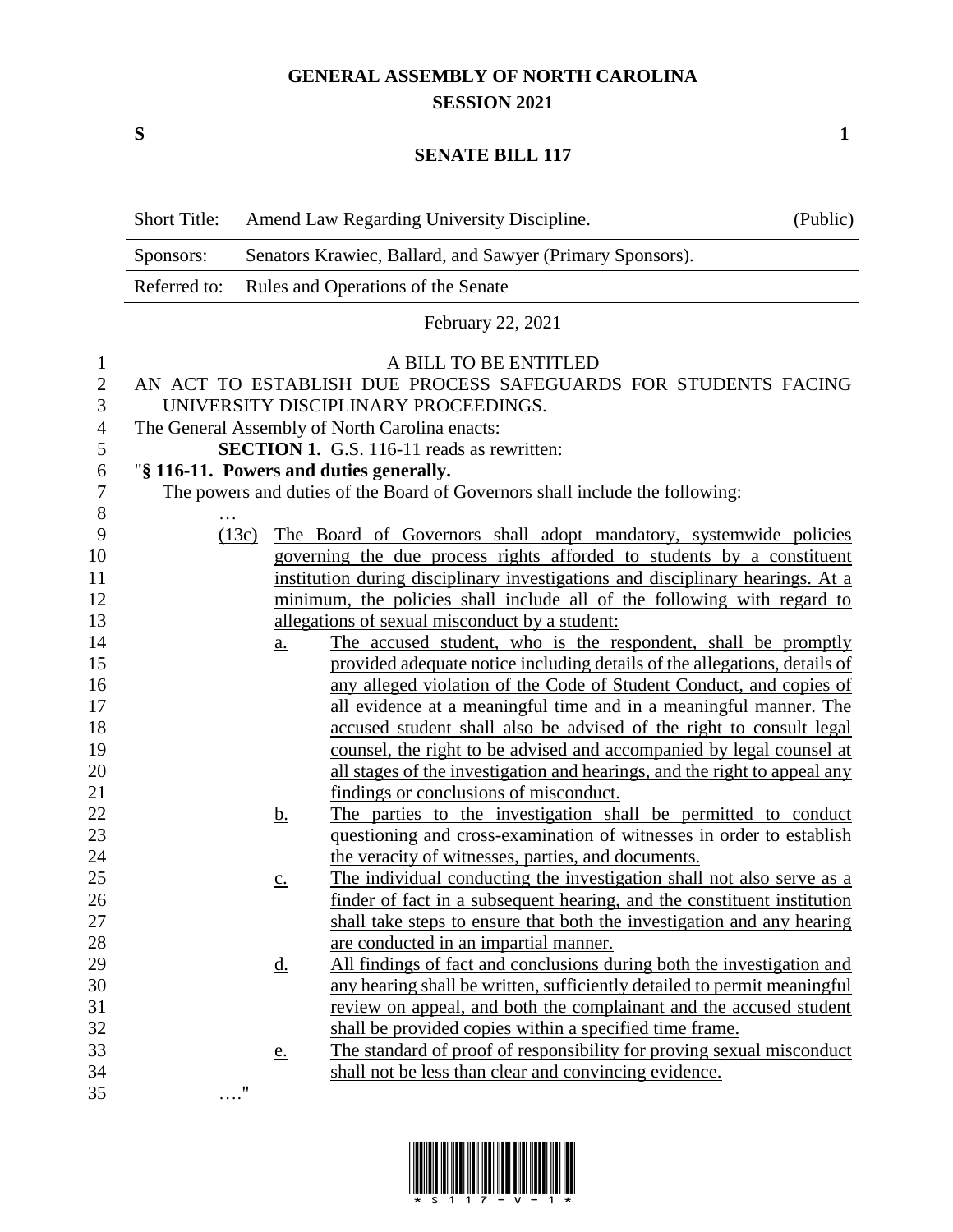|                  | <b>General Assembly Of North Carolina</b><br><b>Session 2021</b>                                                                                                                               |
|------------------|------------------------------------------------------------------------------------------------------------------------------------------------------------------------------------------------|
| $\mathbf{1}$     | <b>SECTION 2.</b> G.S. 116-40.11 is recodified as G.S. 116-44.21 and included in Part 8                                                                                                        |
| $\boldsymbol{2}$ | of Article 1 of Chapter 116 of the General Statutes as created in Section 3 of this act.                                                                                                       |
| $\mathfrak{Z}$   | <b>SECTION 3.</b> Article 1 of Chapter 116 of the General Statutes is amended by adding                                                                                                        |
| $\overline{4}$   | a new Part to read:                                                                                                                                                                            |
| 5                | "Part 8. Student Disciplinary Proceedings.                                                                                                                                                     |
| 6                | "§ 116-44.20. Disciplinary proceedings; adoption of campus policies.                                                                                                                           |
| 7                | Each constituent institution of The University of North Carolina shall adopt policies<br>(a)                                                                                                   |
| $8\,$            | (University policies) to govern the conduct of students and to establish adequate due process                                                                                                  |
| 9                | procedures to be followed by university officials and students when conducting disciplinary                                                                                                    |
| 10               | proceedings against students. The policies must comply with the policies adopted by the Board                                                                                                  |
| 11               | of Governors under G.S. 116-11(13c), the provisions of this Part, and the constitutions, statutes,                                                                                             |
| 12               | and regulations of the United States and the State of North Carolina.                                                                                                                          |
| 13               | University policies adopted under subsection (a) of this section shall include or<br>(b)                                                                                                       |
| 14               | provide for the development of a Code of Student Conduct (Code of Conduct). The Code of                                                                                                        |
| 15               | Conduct must notify students of the standards of behavior expected of them, conduct that may                                                                                                   |
| 16               | subject a student to discipline, and the range of disciplinary measures that may be used in                                                                                                    |
| 17               | response to violations of the Code of Conduct.                                                                                                                                                 |
| 18               | University policies may authorize suspension, but not expulsion, of a student for<br>(c)                                                                                                       |
| 19               | conduct not occurring on campus, provided the student's conduct otherwise violates the Code of                                                                                                 |
| 20               | Conduct and the conduct has or is reasonably expected to have a direct and immediate impact on                                                                                                 |
| 21               | the orderly and efficient operation of the constituent institution or the safety of individuals in the                                                                                         |
| 22               | educational environment.                                                                                                                                                                       |
| 23               | No university policy shall allow a student to be long-term suspended or expelled<br>(d)                                                                                                        |
| 24               | without first providing a hearing in which the student has been guaranteed due process rights as                                                                                               |
| 25               | required by this Article.                                                                                                                                                                      |
| 26               | University policies shall not impose mandatory suspensions or expulsions for specific<br>(e)                                                                                                   |
| 27               | violations unless otherwise provided by State or federal law.                                                                                                                                  |
| 28               | University policies shall minimize the use of long-term suspension and expulsion by<br>(f)                                                                                                     |
| 29               | restricting the availability of long-term suspension or expulsion to those violations deemed to be                                                                                             |
| 30               | serious violations of the Code of Conduct that either threaten the future safety of students, staff,                                                                                           |
| 31               | or school visitors or threaten to substantially disrupt the educational environment.                                                                                                           |
| 32               | University policies shall include the hearing notification procedures and due process<br>(g)                                                                                                   |
| 33               | procedures to be followed by university officials and students for cases involving a disciplinary                                                                                              |
| 34               | outcome that may result in suspension or expulsion, which shall be consistent with this Article.                                                                                               |
| 35               | "§ 116-44.21. Disciplinary proceedings; hearings; right to counsel for students and                                                                                                            |
| 36               | organizations.                                                                                                                                                                                 |
| 37               | Any student enrolled at a constituent institution who is accused of a violation of the<br>(a)                                                                                                  |
| 38               | disciplinary or conduct rules Code of Student Conduct of the constituent institution shall have                                                                                                |
| 39               | the right to be represented, at the student's expense, by a licensed attorney or nonattorney                                                                                                   |
| 40               | advocate who may shall be permitted to fully participate during any disciplinary procedure<br>hearing or other procedure adopted and used by the constituent institution regarding the alleged |
| 41<br>42         | violation. However, a student shall not have the right to be represented by a licensed attorney or                                                                                             |
| 43               | nonattorney advocate in either of the following circumstances:                                                                                                                                 |
| 44               | If the constituent institution has implemented a "Student Honor Court" which<br>$\leftrightarrow$                                                                                              |
| 45               | is fully staffed by students to address such violations.                                                                                                                                       |
| 46               | For for any allegation of "academic dishonesty" as defined by the constituent<br>(2)                                                                                                           |
| 47               | institution.                                                                                                                                                                                   |
| 48               | Any student organization officially recognized by a constituent institution that is<br>(b)                                                                                                     |
| 49               | accused of a violation of the disciplinary or conduct rules of the constituent institution shall have                                                                                          |
| 50               | the right to be represented, at the organization's expense, by a licensed attorney or nonattorney                                                                                              |
| 51               | advocate who may fully participate during any disciplinary procedure or other procedure adopted                                                                                                |